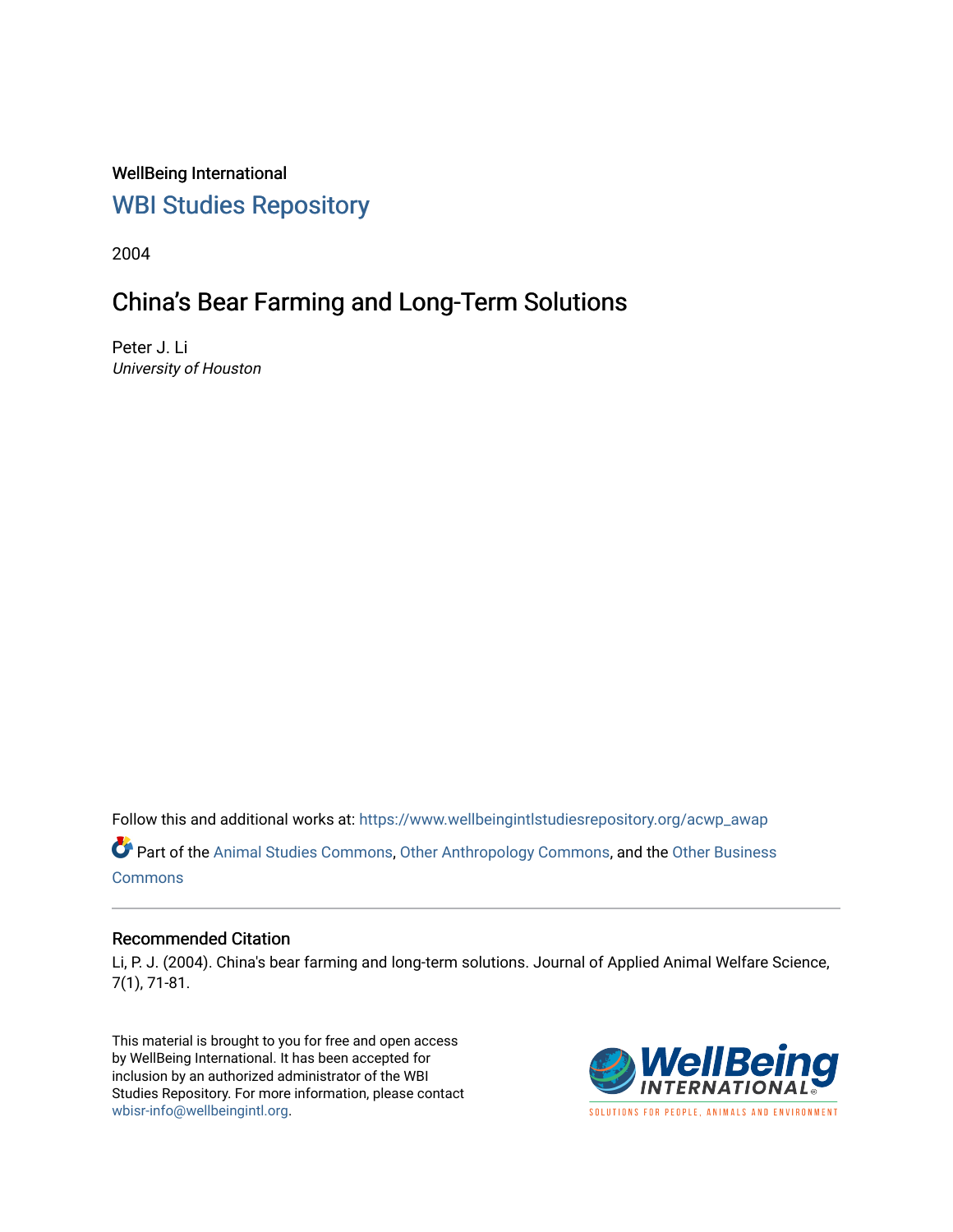# **China's Bear Farming and Long-Term Solutions (COMMENTARY)**

Peter J. Li *University of Houston*

For more than 2,000 years, bear bile has been an important base ingredient in Chinese traditional medicine. Prescriptions containing bear bile are believed to have healing powers for varieties of heatrelated illnesses such as eye irritation, liver diseases, hemorrhoids, kidney problems, and even cancers, to name just a few. Various books of medicine circulated in China's dynastic past documented bear bile's medicinal effects. Its recording in *The Compendium of Chinese Materia Medica* (ben cao gang mu) written by a legendary Ming Dynasty doctor, Li Shizhen (1518–1593), solidified its position in Chinese medicine.

Traditionally, bear bile was collected from an entire gallbladder taken from a bear killed in the wild. This method of bile extraction failed to provide a steady bile supply to practitioners of traditional medicine. Consequently, bear bile medicines were exorbitantly expensive. Scarcity helped to mystify bile's healing power. In the late 1970s, however, North Korea succeeded in developing a "technology" for obtaining bile from live bears. Bear farming was born.

Chinese officials saw bear farming as a lucrative business and an enterprise that served the people's health needs ("Commercial Raising," 1994). Government support and the lure of instant profit led to a mushrooming of bear farms across the country. By the mid-1990s, there were as many as 600 farms keeping more than 10,000 bears for bile extraction. For many years, Chinese officials and farm owners had chosen not to see the humanitarian crisis on the farms. What they cared about was a steady flow of the "liquid gold" generated by the incarcerated bears.

In 1993, bear suffering in China was first exposed to the outside world. Tens of thousands of protest letters inundated Chinese diplomatic missions overseas. The international outcry forced Chinese authorities to confront the moral issue of bear farming. To dissipate international condemnation, Chinese authorities announced in 1994 that no new bear farms would be licensed (Chen, 1997). Subsequently, the Chinese Forestry Ministry (1996) issued a special notice stating that no foreign object is allowed to be inserted into a bear body. No bears younger than 3 years of age and lighter than 100 kg can be used for bile extraction. Bears can be confined in cages only during the time of bile extraction. In March 1997, at an international conference on the bear parts trade, Zhiyong Fan of China's Convention on International Trade in Endangered Species Management Authority declared, "[T]he problem of farm bears being maltreated has been basically solved in China" (Roberts, 1998).

Responding to my question about Sichuan farm owners' compliance with the Chinese Forestry Ministry (1996) notice, a provincial forestry official answered assuredly, "They have complied fully" (X. S. Deng, personal communication, November 4, 2003). This study is less a challenge to the official claim than to bear farming itself. Is bear farming or farm bear conditions "improvable"?

#### **METHOD**

This study involves two methods of collecting information on China's farm bears. First, an extensive literature review was conducted via the World Wide Web. Books on China's bear farming do not exist, but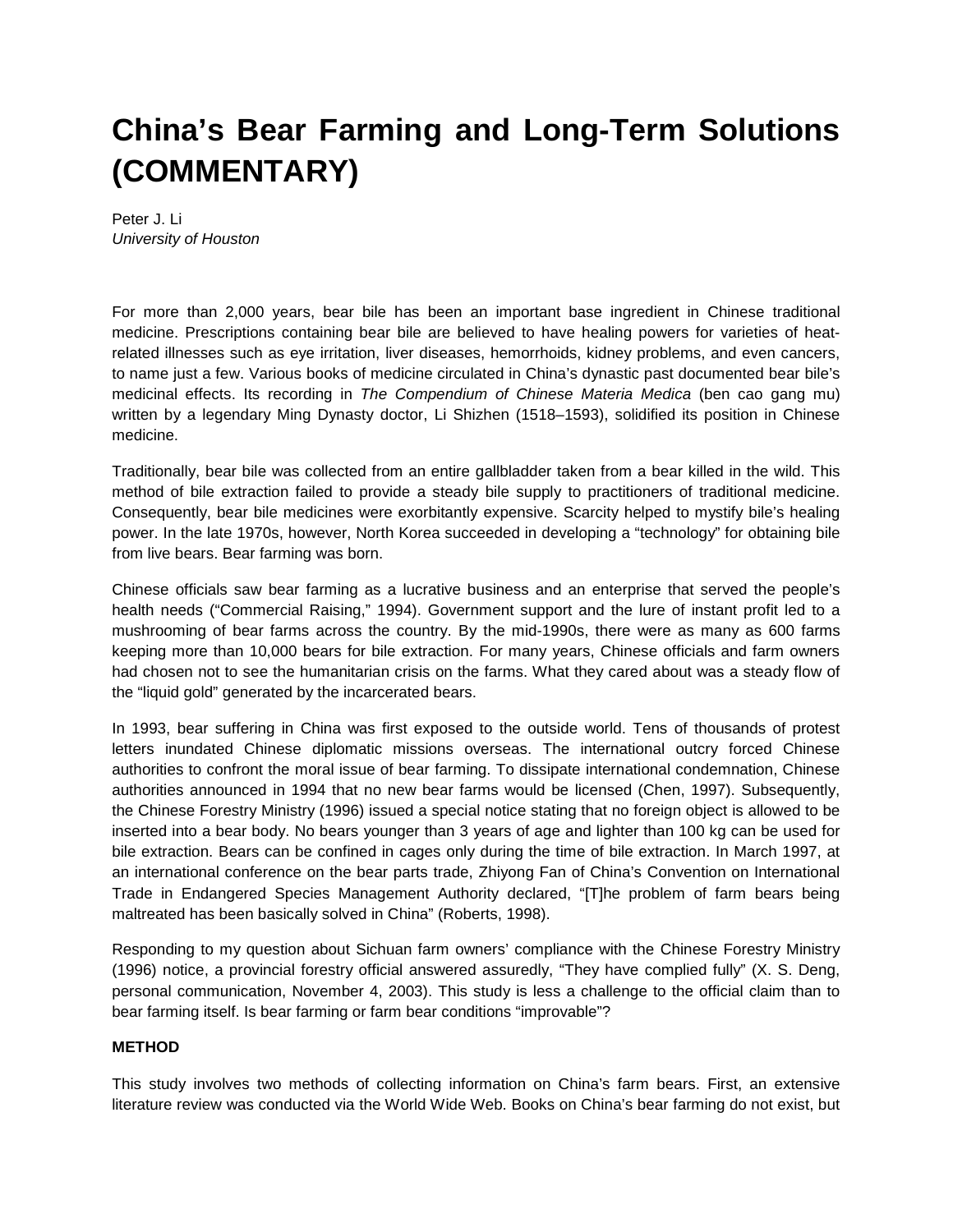there is a plethora of special reports, eyewitness accounts, tourists.' descriptions, and journalistic reports on China's bear farms. Special attention was focused on the following subjects:

- 1. Bile extraction methods.
- 2. General farm conditions.
- 3. Physical and mental health of the bears.
- 4. Death of bears and main causes.
- 5. Bear conditions after 1996 when the Chinese government issued a special notice on improving farm bear conditions.

In the literature review, priority was given to special reports by international nongovernmental organizations (NGOs) involved in Chinese farm bear rescue and investigation: the Animals Asia Foundation (AAF) and the World Society for the Protection of Animals (WSPA). More recent investigative reports in Chinese language newspapers also received greater attention.

Although Internet searches can produce the latest journalistic reports related to bear farms, even the most up-to-date Internet data on farm bear conditions is 7 months old. To make up for the belatedness of the Web sources, telephone and electronic interviews were conducted with international animal welfare activists who are involved in rescuing farm bears in China: Chinese central and provincial wildlife protection administrators, China's animal welfare legal experts, and veterinarians who are directly involved in providing medical care to the rescued bears. In the course of the interviews, specific questions were raised about short-term remedies and long-term solutions to bear farming. The interviewees provided detailed information on a wide range of issues: rescued bear conditions, postrescue medical care, some of the most common reparatory surgeries on the rescued bears, and Chinese public and official attitudes toward bear farming. Information from the two sources is synthesized in the following sections.

#### **BILE EXTRACTION AND BEAR SUFFERING**

By mid-2003, farms and use of bears for bile extraction had declined in number (R. S. Chen, personal communication, August 17, 2003). In Sichuan Province, one of the five provinces with the largest number of bear farms, the number of bears declined from 2,700 in 1999 to 2,300 in 2002. Nationwide, the number of farms and bears is estimated at 247 and 7,002, respectively (J. Robinson, personal communication, November 4, 2003). Bear farming features small family farms with as few as four bears or large-scale, state-owned, conglomerate-type operations boasting almost 1,000 bears (Yin, 2002). Are the farm owners complying with the Chinese Forestry Ministry (1996) as Chinese officials have claimed? Eyewitness accounts and investigative reports on the bears for bile extraction have presented a diametrically different picture.

#### **EXTRACTION METHODS**

Originally, farm bears were implanted surgically with latex, later replaced with stainless steel, catheters (tubes 10 to 20 cm long) in their stomachs. One end of the tube with a metal disc is inserted surgically into the gallbladder and secured with a purse-string suture. On the other end, the second disc lies within the abdominal cavity supported by the abdominal muscle. An opening or hole is cut in the bear's abdomen for controlled or free bile drainage (Cochrane & Robinson, 2002). Because the insertion of a catheter into the bear's body caused multiple complications and bear deaths, the Chinese Forestry Ministry (1996) banned the use of catheters. Instead, it required the adoption of a free-dripping method.

The use of this so-called humane free-dripping method requires the creation of an artificial fistula between the gallbladder and the abdominal wall. For this purpose, an opening is cut in the gallbladder so that it is stitched to a corresponding hole in the bear's abdominal wall. Or, a tube made of the abdominal mesentery is created to link the opening in the gallbladder to an open wound cut in the bear's stomach. Through this open wound, the farm worker inserts a tube into the fistula once or twice a day to extract bile. Since the issuance of the Chinese Forestry Ministry (1996) directive, the free-dripping method has been the only bile extraction method allowed (Cochrane & Robinson, 2002).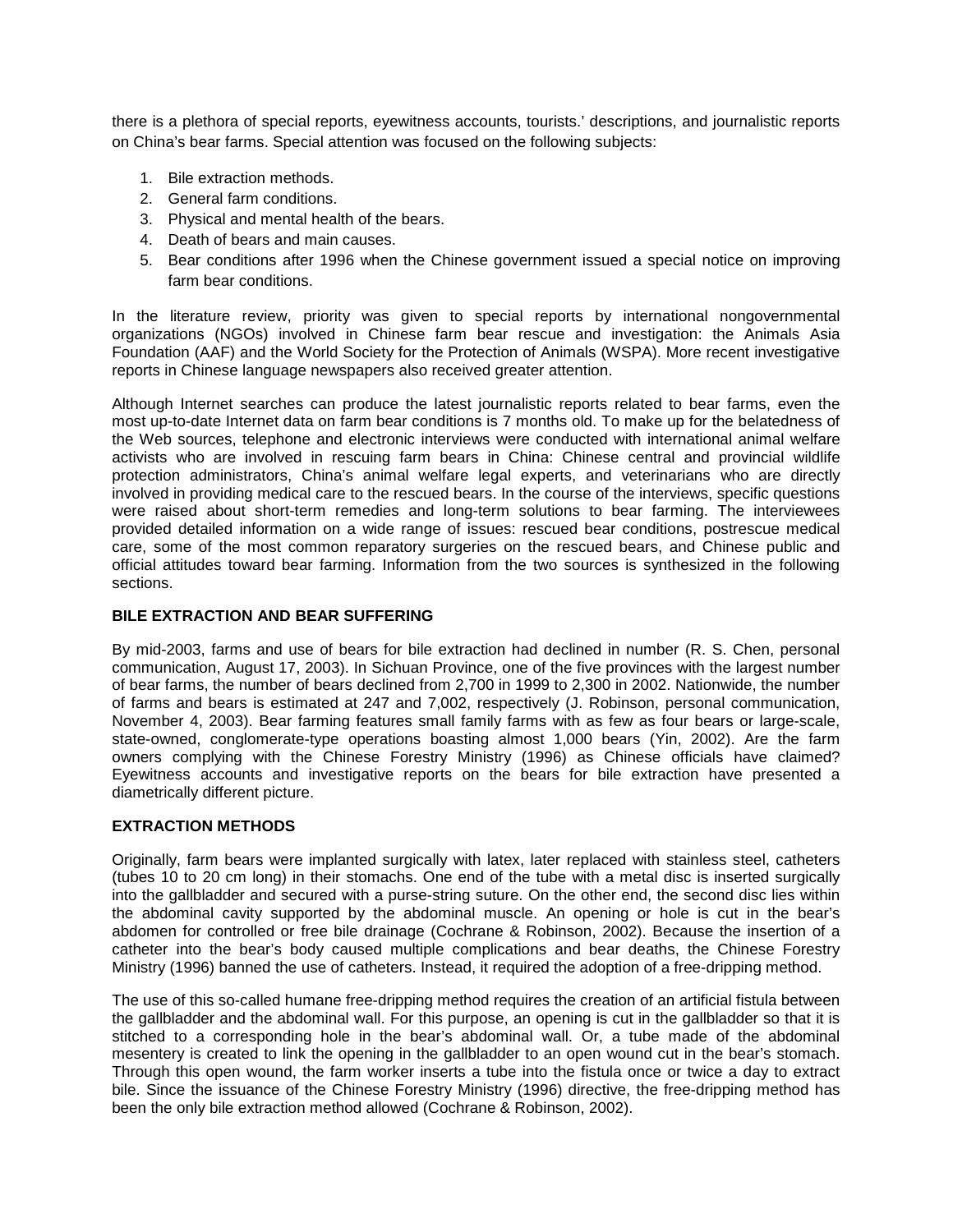#### **FARM BEAR TREATMENT**

Bears react strongly to either method of bile extraction. To make the bears easier to milk, farm owners have adopted a series of measures to restrain them:

- 1. *Bodied-sized cages.* Most bears are kept in cages with dimensions that average 129 × 60 × 67 cm (G. M. Cochrane, personal communication, January 15, 2004).
- 2. *Crush cages.* These are cages with movable sides for moving toward the bears to constrain them during bile extraction procedures.
- 3. *Metal corset.* Metal corsets are put on the bears to prevent them from taking out the foreign objects inserted in their bodies or from self-mutilation in response to surgery-caused irritation, pain, and inflammation at the open wound.

Additional methods include the following:

- 1. *Declawing.* The third phalanx of each front digit is often removed to prevent the bears from harming the farm workers and self-mutilation.
- 2. *Cutting back teeth.* Bear teeth often are forcefully removed to remove their defenses.

Years of confinement and abuse have taken a heavy toll on most bears. Most show injuries caused by the cage bars on their pain-wracked bodies (Cochrane & Robinson, 2002; Wei, Tang, & Wang, 2002). Because of severe mental agony, they exhibit stereotypic behaviors such as "rocking backwards and forwards, banging their heads against the metal bars in a desperate attempt to stimulate their intelligent minds" (Cochrane & Robinson, 2002). Other physical conditions include "gaping holes caused by crude metal catheters or thenew'free dripping' method" and "chronically infected abdomens, weeping blood, pus and bile" (AAF, 2003).

Bile extraction is painful. Bears less than 100 kg and sick bears are not spared for bile extraction. In the process, bears scream at the top of their lungs and shiver incessantly (Wei et al., 2002). Farm bears die in large numbers from infections at the bile exit site. As a result, wild bears, indicated by their missing limbs and other noticeable signs, are obtained to make up for the farm bear loss (AAF, 2003; Cochrane & Robinson, 2002; Wei et al., 2002). Finally, bears are denied access to water. The bears' diet is reportedly composed of mainly vitamin-poor corn mash (WSPA, 2002).

#### **WHAT DO THE RESCUED BEARS TELL US?**

Farm bear suffering in China has attracted the attention of international animal welfare organizations. The International Fund for Animal Welfare (IFAW) was among the first to respond to the farm bear crisis. Since 1998, the AAF has become the single most important international NGO devoted to rescuing China's farm bears and seeking the end of bear farming throughout Asia. In the summer of 2000, the AAF signed a historical agreement with the Chinese officials on rescuing 500 bears in China's southwest Sichuan Province. Since then, 99 bears have been rescued and the 85 surviving bears (27 males and 58 females) are living in AAF's Bear Rescue Center in Chengdu, capital city of Sichuan. The premolars extracted from the bears are yet to be sent to the United States for age determination. They can roughly be classified, however, as young, middle-aged, and old bears. Judging by the latex catheters that were found in four bears, some of them could have been in cages up to 20 years (J. Robinson, personal communication, November 3, 2003).

Cochrane and Robinson (2002), AAF founder and AAF veterinarian, respectively, provided the most authoritative scientific data on the level of suffering the bears had gone through in a span of as many as 22 years. Tables 1, 2, and 3 are snapshots of the bear conditions based on their report, a recent speech by Cochrane, and their correspondence with the author.

All the bears who arrived at the Rescue Center were given immediate medical attention. Bears classified as critical received emergency treatment and surgery. Some of the most often performed medical procedures are as follows: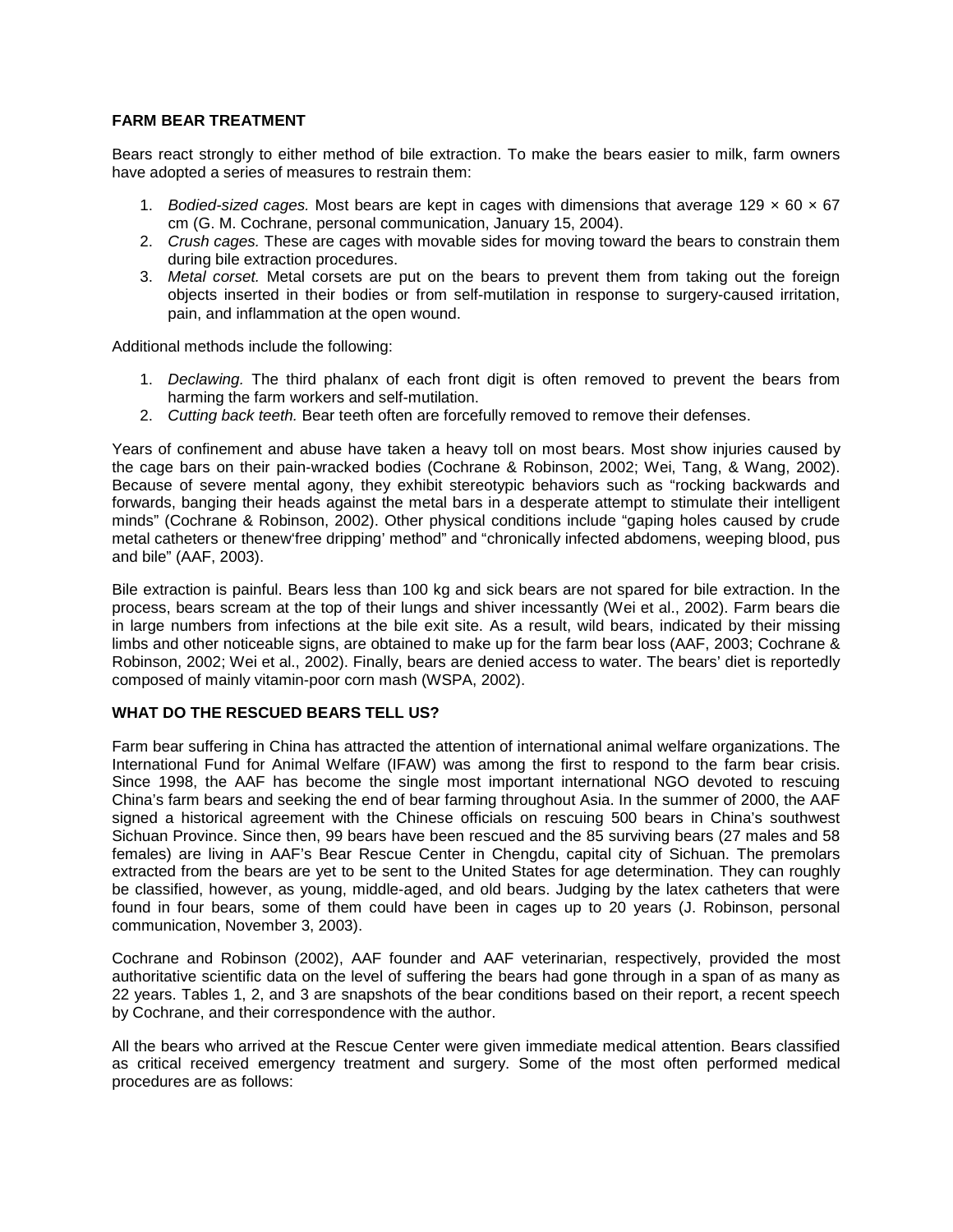- 1. Removal of metal or latex catheters and other foreign objects.
- 2. Removal of all of the gallbladders.
- 3. Amputation of trap-damaged limbs.
- 4. Removal of canine teeth damaged as a result of frantic bar biting or farmer-inflicted tooth damage (G. M. Cochrane, personal communication, November 5, 2003; Cochrane, 2003).

According to G. M. Cochrane (personal communication, November 5, 2003), completing all the medical work on the bears requires 3 months. Depending on the conditions of the bears, different doses of antibiotics are administered for different durations after surgery.

#### **TABLE 1. Number of Animals Asia Foundation Rescued and Surviving Bears**

| <b>Time of Arrival</b> | <b>Total Rescued</b> | <b>Total Surviving</b> |
|------------------------|----------------------|------------------------|
| <b>July 2002</b>       | 78                   | 68                     |
| December 2002          | 21                   | 17                     |
| November 2003          | 37                   | 34                     |
| Total                  | 136                  | 119                    |

#### **TABLE 2. Death of Rescued Bears and Causes**

| When                                   | <b>Total Deaths</b> | <b>Causes</b>                                                                                                                      |
|----------------------------------------|---------------------|------------------------------------------------------------------------------------------------------------------------------------|
| Prior to arriving at the Rescue Center |                     | Unknown                                                                                                                            |
| At the Rescue Center                   | 15                  | Massive abdominal peritonitis,<br>septicemia, suspected maxillary<br>tumor, oversized kidneys, liver<br>tumor, and self-mutilation |

*Note*. Out of 99 rescued bears

#### **TABLE 3. Physical Conditions of Bears**

| <b>Number</b> | %  | <b>Medical Conditions</b>                                                           | <b>Causes</b>                                                                                                 |
|---------------|----|-------------------------------------------------------------------------------------|---------------------------------------------------------------------------------------------------------------|
| 46            | 68 | Chronic infection around the implant or<br>free-dripping sites                      | Unsterile surgical conditions<br>Unqualified persons performing the surgeries                                 |
| 12            | 16 | Abdominal hernias                                                                   | Use of unsterile materials                                                                                    |
| 67            | 98 | Abscesses in mesentery, gallbladder,<br>abdominal musculature, or<br>subcutaneously | Bacteria attack through the "hole" in the<br>abdomen or through the catheter<br>Bile leaking into the abdomen |
| 19            | 25 | Gallstones                                                                          | Incorrect dispensing of drugs by farmers                                                                      |
| 14            | 18 | Foreign objects such as rubber tubes and<br>knotted cotton suture materials         | Unqualified persons performing the surgery                                                                    |
| 42            | 56 | Serious damage to the canines                                                       | Frantic bar biting due to mental distress or<br>farmer-inflicted teeth damage                                 |

*Note.* Out of total of 68 surviving bears rescued by July 2002.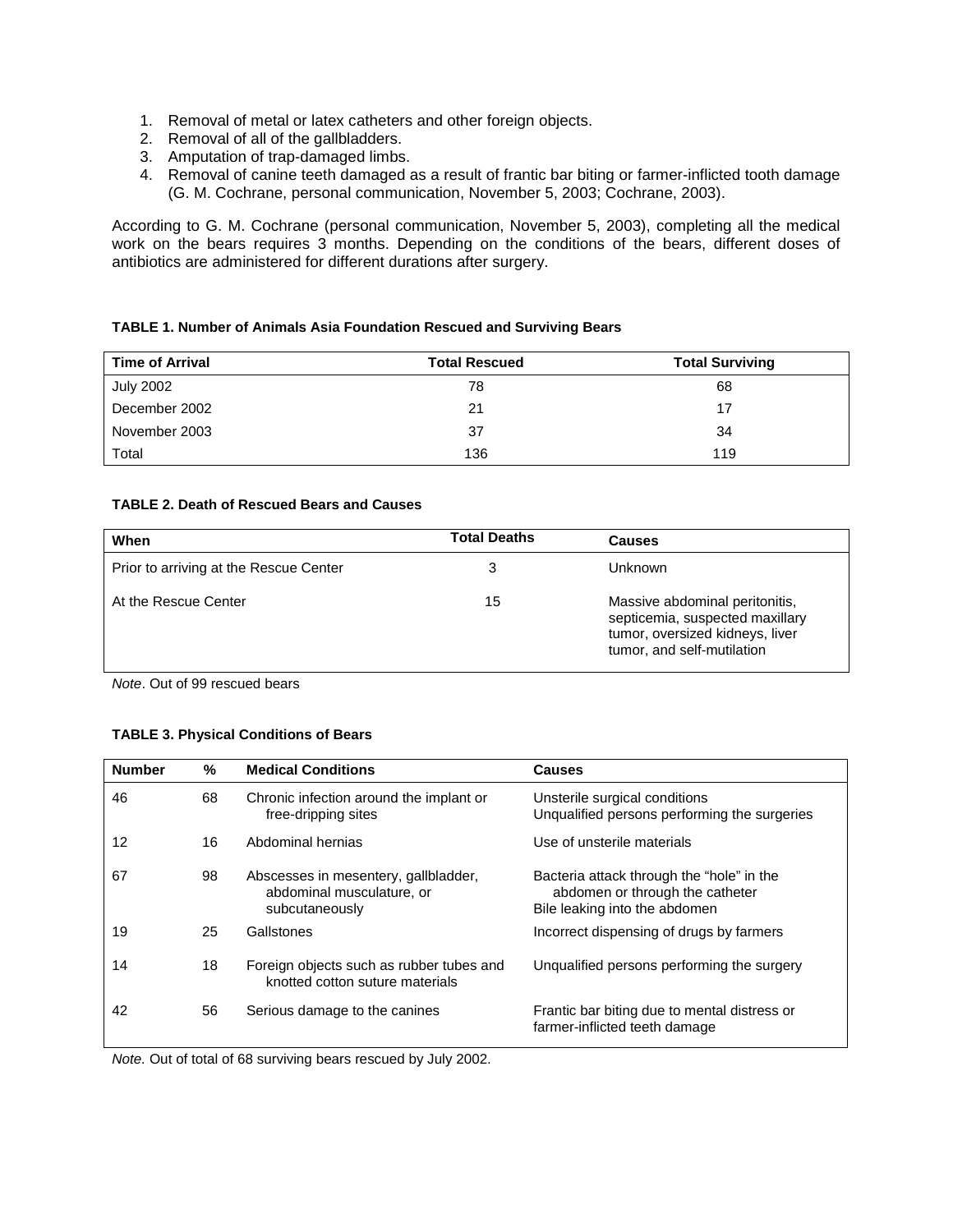#### **DISCUSSION**

The veterinary diagnosis confirms the various observations on bear suffering. Precisely, every one of the three major requirements of the Chinese Forestry Ministry (1996) has been violated: (a) using free dripping instead of catheters, (b) caging bears only during bile extraction, and (c) no extracting for bears younger than 3 years or less than 100 kg in weight. According to the AAF (2003), 85% of the 75 bears rescued by July had metal or latex catheters (Cochrane & Robinson, 2002). Therefore, the report that 600 bears at Chuandian Pharmaceutical Company's bear farm in Yunnan's Longchuan County undergo bile extraction through metal catheters is not baseless (Sheng et al., 2002). Also 34 (45%) of the 75 bears weighed less than 100 kg. Before being rescued, 27 of them already had been used for bile extraction (Cochrane & Robinson, 2002). Terminally ill and aging bears also are not spared from bile extraction at other farms. Most bears remain permanently caged in their iron "torture chambers."

#### *Inflicting the Cruelties*

Would strict compliance with the Chinese Forestry Ministry (1996) alleviate farm bear suffering? The answer is an emphatic "no." Life-long confinement; denial of proper food and access to water; and exploitative use of young, underweight, and dying bears are the most noticeable cruelties inflicted on the bears. Medical problems the bears suffer are not easily noticeable. Because the free-dripping method is not a humane procedure, this latter suffering would not disappear even if the notice were strictly enforced. Even if the surgery to create a fistula were done in completely sterile conditions, an open wound cut in the bear's abdomen allows bacteria to enter directly into the body either from the environment or via the extraction tube during the extraction procedure (G. M. Cochrane, personal communication, November 5, 2003). Serious health problems with the free-dripping bears include (a) cholecystitis, (b) polyp formations, (c) abscesses at the connection of the gallbladder to the abdominal wall, (d) gallstone formation, "hole" like lesions on the inner surface of the gallbladder wall, and (e) partial herniation of the gallbladder into the subcutaneous area (Cochrane, 2003). Of the bears rescued in 2002, 48.1% who had undergone fistula surgery required antibiotics to fight infections at the open wound; 22% of the free-dripping bears had gallstones (Cochrane & Robinson, 2002). Except for ending bear farming, there is really no solution to China's farm bear suffering.

#### *Making It Worse*

Farmer ignorance and wanton brutality make bear suffering worse. Unqualified personnel—human doctors and inappropriately trained veterinarians—have been hired to perform the surgeries of catheter implantation and fistula creation. The farmers themselves often provide the postsurgery care to the bears, often using instinct to guide drug use. The ghastly sight of pus, blood, and bile seeping from the open wounds suggests serious health problems suffered by the bears. Reportedly, 50% to 60% of bears die from complications caused by the crude surgeries and improper postsurgery care (WSPA, 2002). Farmerinflicted injuries such as chopping off the third phalanx of the front digits and cutting back bear teeth as deep as the gum level cause permanent damage and pain to the bears.

Despite the Chinese official claims of bear population increase in the wild, a considerable number of the farm bears are not bred in captivity. Of the 75 bears rescued to the Chengdu Rescue Center, 24 of them (32%) were believed to be caught in the wild based on their bodily features, such as missing limbs, scarring, and other noticeable signs (Cochrane & Robinson, 2002). The director of Chuandian Pharmaceutical Company's bear farm told reporters that many bears on his farm were purchased from wildlife traders from Burma (Sheng et al., 2002). There is legitimate concern for the fate of the existing wild bears both in China and in neighboring countries if bear farming perpetuates in China.

#### **WHAT CAN BE DONE?**

Because bear farms will not close soon, the Chinese authorities and animal welfare groups—both within and outside China—can take a number of actions to alleviate bear suffering in the short term and, in the end, to make bear suffering history.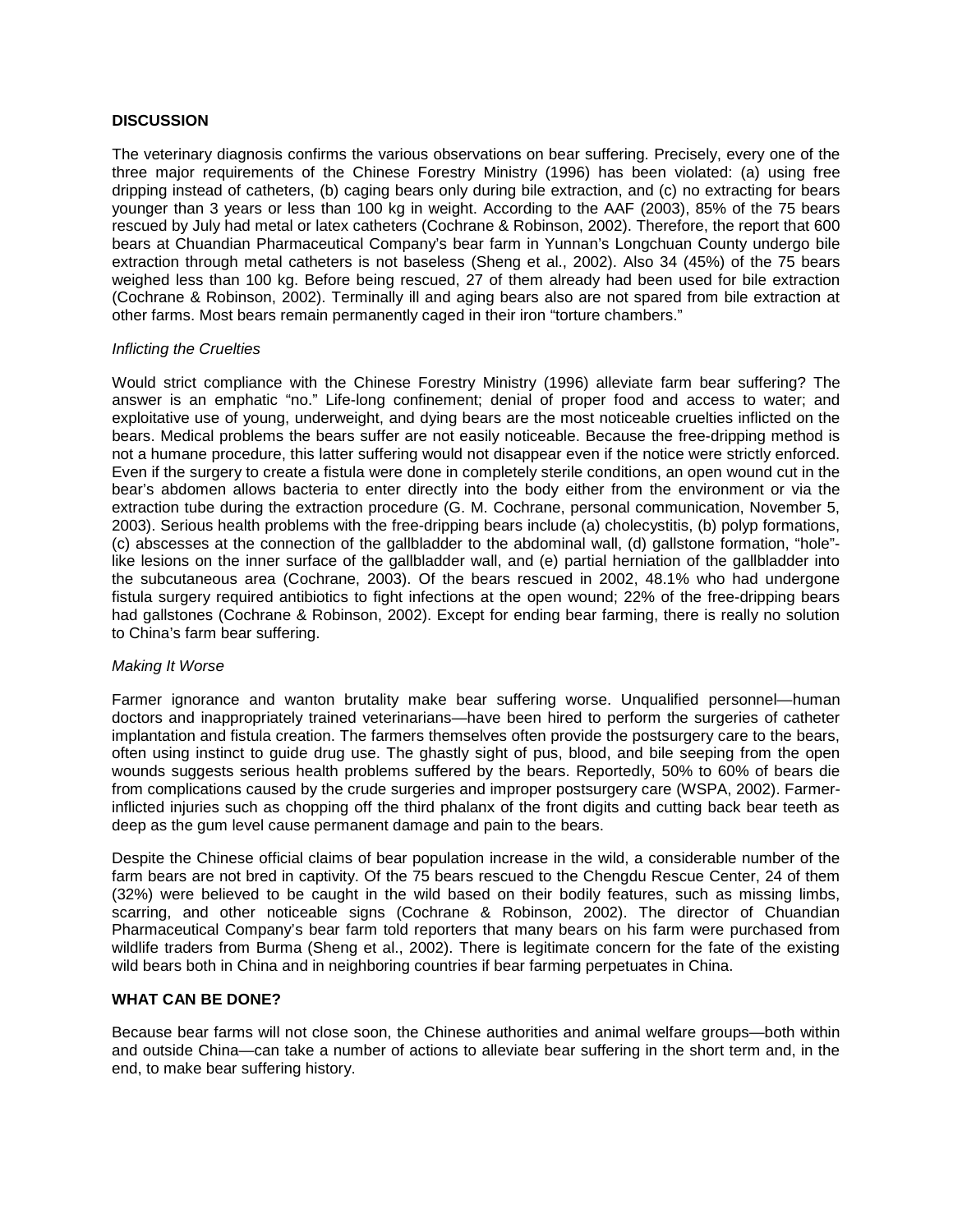First, the Chinese authorities should strengthen law enforcement. All bear farms must comply with the Chinese Forestry Ministry (1996) directive or face farm closure. Bears cannot be caged except during bile extraction. The bears' diet must be improved. Access to water must be provided at all times. Sick, old, young, and underweight bears cannot be milked. Bears must be provided with space, toys, and enrichments and allowed to play and socialize (J. Robinson, personal communication, November 4, 2003). Bears who are suffering from surgery-induced illnesses or farmer-inflicted injuries must receive proper medical attention.

Second, the Chinese Forestry Ministry (1996) directive should be revised to include additional articles against cruelty. No bodily injuries such as forceful declawing, cutting back bear teeth, or causing pain to the bears by any other act should be allowed. In addition, the Ministry must include a new article on obtaining professional postsurgery veterinary care for the bears. Farmers should consult professional veterinarians in administering medication to the bears on their farm.

Third, the international community and Chinese domestic NGOs should encourage Chinese authorities to start the process of animal welfare and anticruelty legislation. Currently, these two topics are debated among interested legal experts, animal welfare NGOs, and the concerned public. It is time to push these two topics onto China's legislative agenda (W. Song, personal communication, September 5, 2003).

Finally, international and domestic Chinese NGOs have a large role to play in fostering a new culture on the Chinese mainland. Anticruelty education in various forms, such as outreach programs oriented to schoolchildren and the traditional medicine community, will help eliminate demand for bear bile in the future.

Bear farming is intrinsically cruel, despite the many "honorable" ends it serves. It is not something that is improvable. The decline in bear farms and in government support seems to confirm an inevitable trend of its slow but steady phasing out. Even though farm owners have been engaged in aggressive marketing strategies to promote new bear bile products such as tonics, wine, and cosmetics, mainland Chinese have reacted negatively to bear farming (IFAW, 1999). R. S. Chen (personal communication, August 17, 2003), General Secretary of the official China Wildlife Conservation Association, expressed his optimism about the eventual end of bear farming in China. The recent findings on bear conditions should help reinforce that conviction among Chinese officials.

#### **ACKNOWLEDGMENT**

I thank Jill Robinson, founder and CEO of Animals Asia Foundation, and the Foundation's veterinarian Gail M. Cochrane for their support and generous sharing of bear rescue information.

#### **REFERENCES**

Animals Asia Foundation. (2003). *The Official Animals Asia Newsletter*, *4,* p. 4.

- Chen, Y. (1997). *An open letter to Comrade Li Xiaoxi on the question of bear farming*. Retrieved July 20, 2002, from http://www.greenweb.org/nainiu/greennews/tx890108.htm
- Chinese Forestry Ministry. (1996). *Notice on strengthening the management and administration of bear farms.* Beijing, China: Author.
- Cochrane, G. M. (2003, October). *Problems associated with the free-dripping fistula technique as a method of bile extraction from Asiatic black bears*. Presentation at the Animals Asia Foundation, Hong Kong.
- Cochrane, G. M., & Robinson, J. (2002). *Veterinary and welfare discussions of bear farming and bile extraction methods: An Animals Asia Foundation report.* Retrieved July 19, 2003, from http://www.animalsasia.org/beinformed/images/AAF\_VetReport.pdf
- Commercial raising saves bears. (1994, March 7–13). *Beijing Review*, p. 34.
- International Fund for Animal Welfare. (1999). *Public opinion survey on animal welfare.* Beijing, China: BMS.
- Roberts, A. M. (1998). *China's appetite for bear parts: Suppressible or insatiable?* Retrieved October 12, 2003, from http://www.montelis.com/satya/backissues/may98/appetite.html